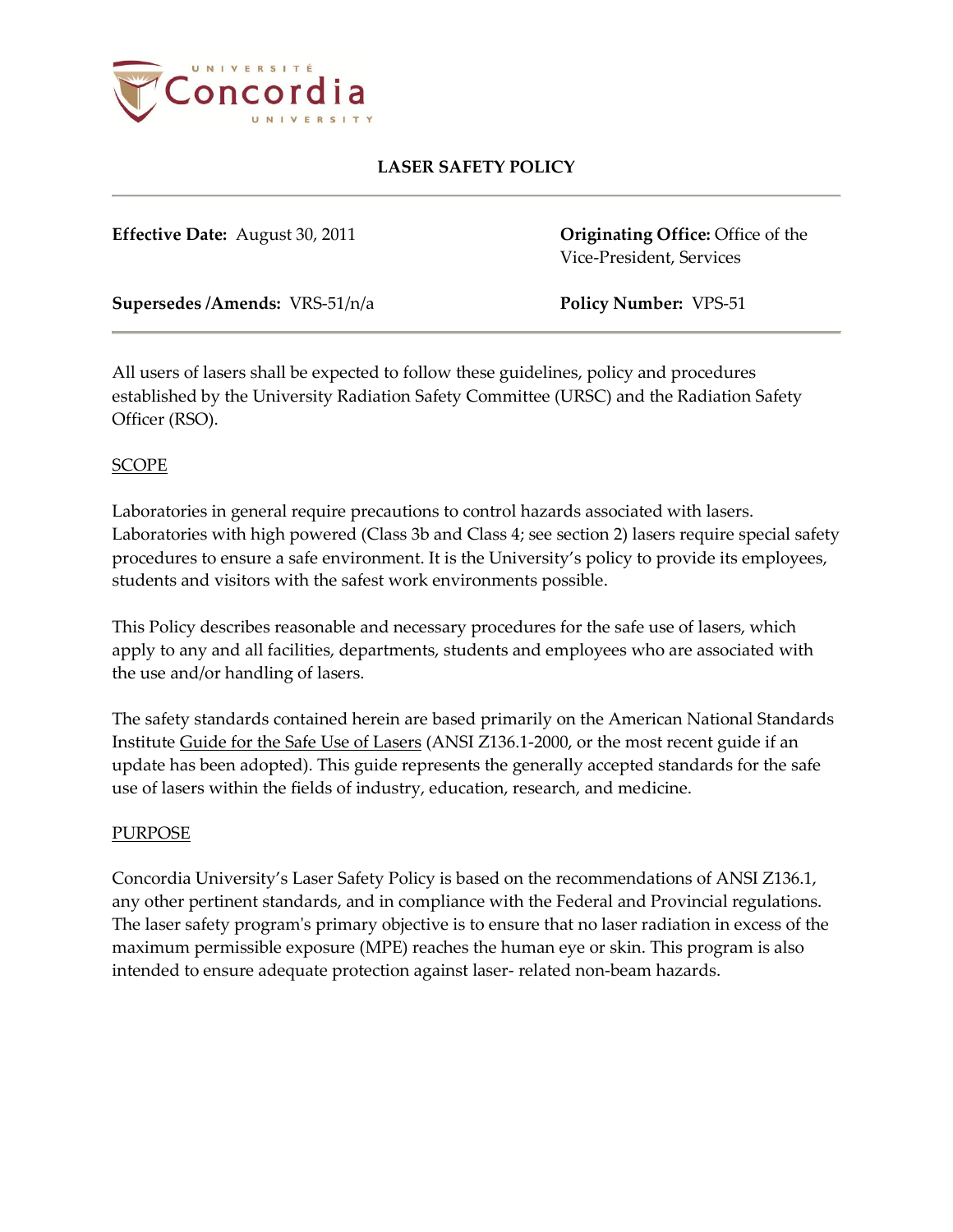

Page **2** of **9**

#### POLICY

#### **Responsibilities**

- 1. URSC and Laser Safety Responsibilities:
	- a. Review internal policies, procedures and practices to ensure they comply with applicable regulations and accepted safety standards.
	- b. Resolve issues identified by the RSO, laser users, or other parties.
	- c. Perform annual program reviews.
	- d. Review applications and permits for lasers class 3b and Class 4.
- 2. RSO and Laser Safety responsibilities:
	- a. Administer the Laser Safety Program.
	- b. Maintain a current inventory of all lasers.
	- c. Function as liaison between Principle Investigator (PI) and the URSC.
	- d. Accompany outside inspectors/regulators on laser safety inspections.
	- e. Perform laser hazard analyses and audits, and review SOP with PI.
	- f. Make recommendations to improve laser safety.
	- g. Recommend to the Chair of URSC to close a laser operation that present an imminent danger or excessive hazard.
	- h. Ensure the availability of proper laser safety equipment.
	- i. Make recommendations for selection of proper personnel protective equipment.
	- j. Investigate laser accidents and near miss incidents.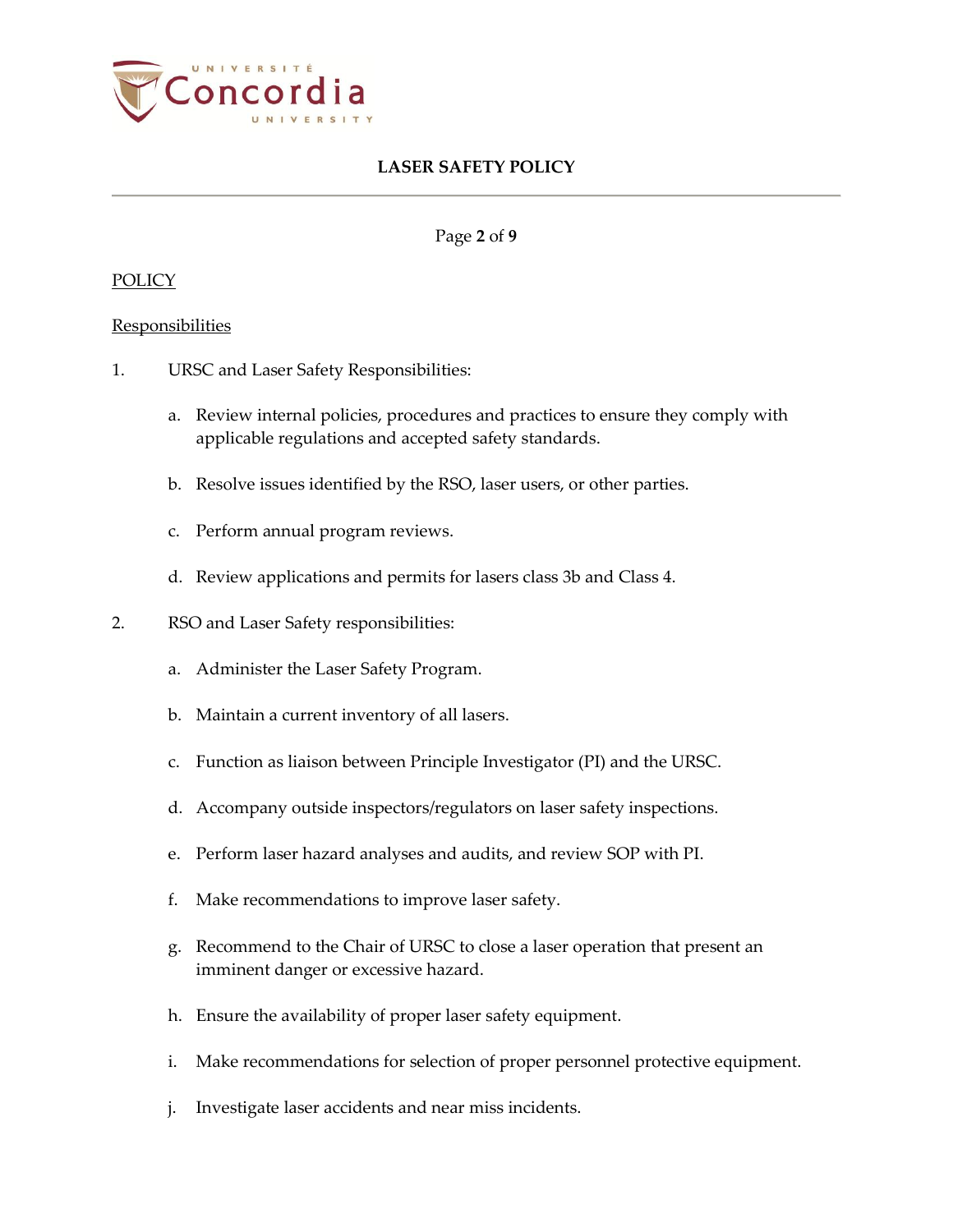

## Page **3** of **9**

- k. Ensure that all users have received proper training and keep training records
- 3. Principal Investigator and Laser Supervisor Responsibilities:
	- a. Complete a Laser Registration Form for each Class laser and send the form(s) to the RSO.
	- b. Ensure that standard operating procedures (SOPs) are written for all Class 3b and 4 laser activities. These procedures, which must contain the name of, and contact information for, the principle investigator (PI) and the Laser Supervisor, will be approved by the RSO and posted near the laser.
	- c. Comply with the safety requirements outlined in this Laser Safety Policy.
	- d. Supervise the safe use of lasers in the laser environment and provide personnel protective equipment (PPE).
	- e. Classify and label appropriately all lasers under his/her control.
	- f. Establish and maintain a current list of those personnel approved to operate specific types of Class 3b or 4 lasers under their supervision and provide a copy of the list to the RSO.
	- g. Complete the applicable Laser Safety course at the interval specified in this policy.
	- h. Immediately notify RSO in the event of a suspected overexposure to the output beam from a Class 3b or 4 lasers.
	- i. Ensure all laser users are adequately trained and supervised.
	- j. All laser users must follow emergency procedures listed in their SOP in case of an emergency.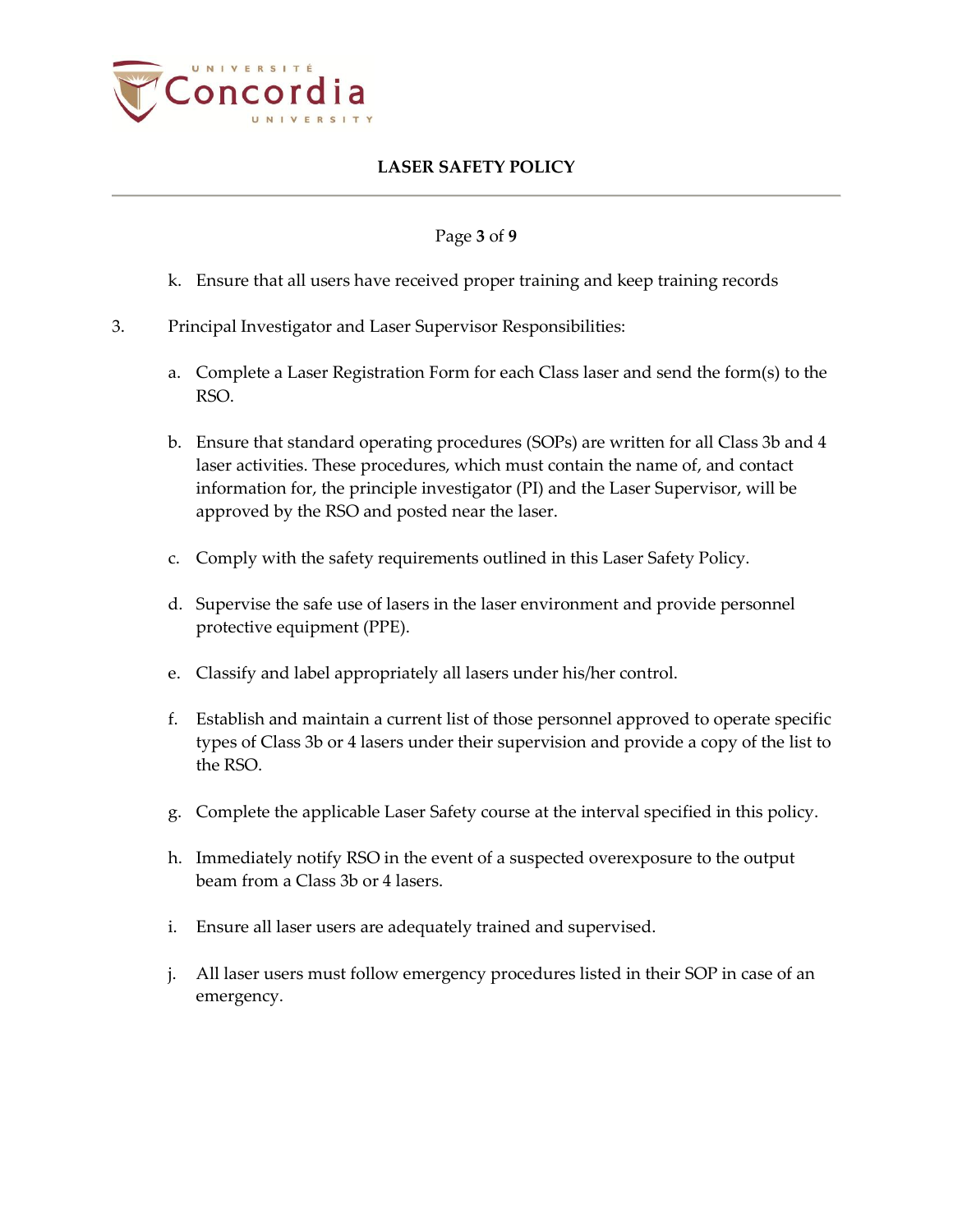

## Page **4** of **9**

- 4. Laser Operator Responsibilities:
	- a. Complete the applicable Laser Safety course, before operating a Class 3b or Class 4 laser and again at the interval specified in this Policy.
	- b. Use lasers safely in accordance with established policy, SOPs and other procedural requirements.
	- c. Promptly report to the PI any malfunctions, problems, accidents, or injuries, which may have an impact on safety.
	- d. Report any injury/incident to the PI, the Laser supervisor and to the EH&S.

## Laser Classification

5. All lasers and laser systems are categorized into one of several hazard classes (1, 2, 3a, 3b, and 4). Corresponding labels affixed to the laser or laser system positively identify the class. These laser classifications are detailed in ANSI Z136.1, ANSI Z136.3, and the Products Performance Standard, 21 CFR 1040.10 and 1040.11. The manufacturer provides the classification for most lasers. For custom-built and modified lasers classification must be according to regulations and standards. See criteria for laser classification in appendix and in the laser safety manual.

## Laser Acquisition, Transfer, and Disposal

6. Notify the RSO of any decision to purchase, fabricate, or otherwise acquire a Class 3b or Class 4 laser. The RSO will review with the PI the hazards of the proposed operation and make recommendations regarding the specific safety requirements that pertain to the proposed use, including requirements for SOPs, laser control areas, training, and personnel protective equipment. Also notify the RSO of any class 3b or 4 laser or laser system relocated, transferred to another PI or institution, or sent offsite as surplus equipment.

Follow all procedures in the Laser Safety Manual.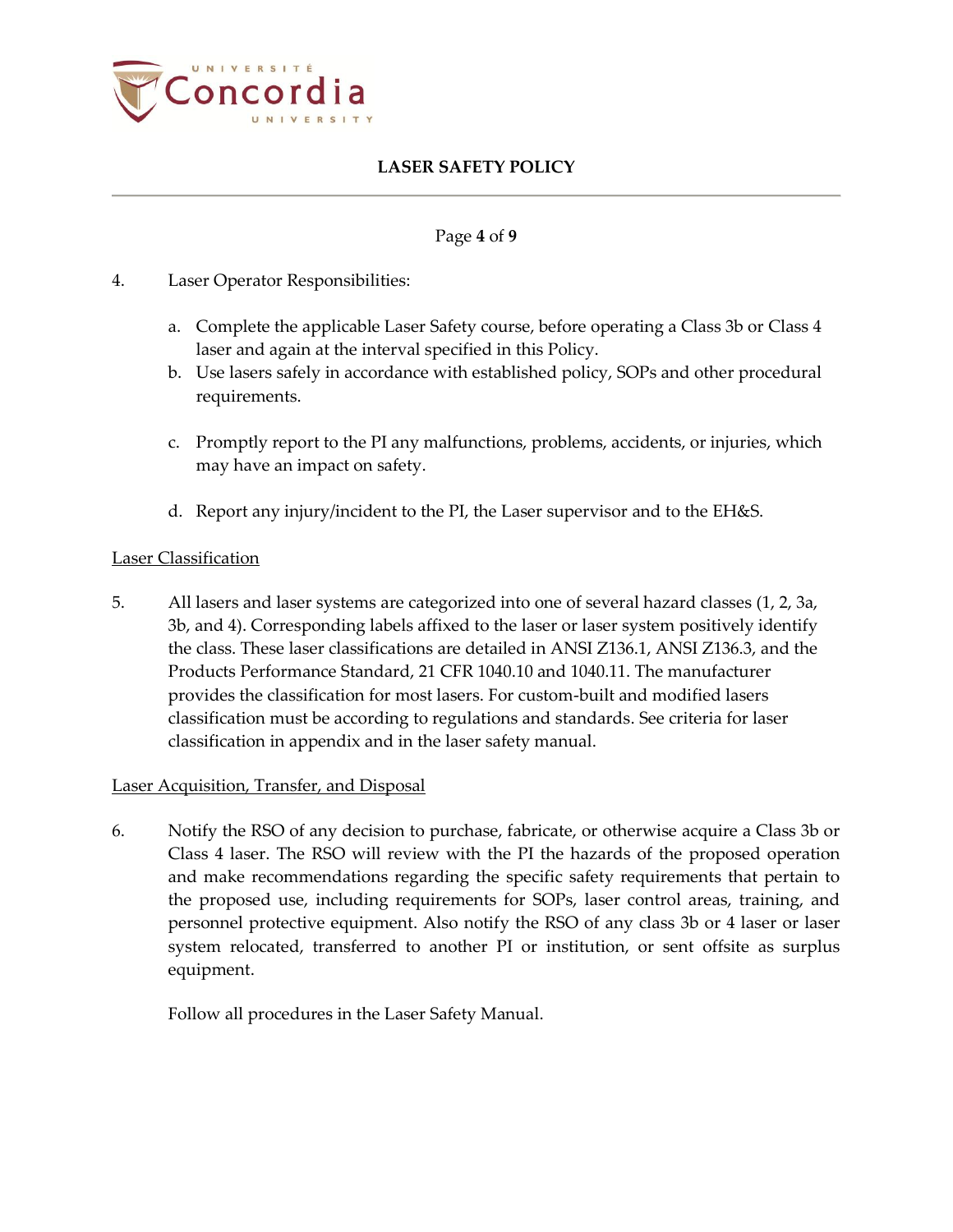

Page **5** of **9**

### Procedures

#### Administration

- 7. The Environmental Health and Safety Office will manage the laser safety program through the Radiation Safety Officer. The RSO shall be an individual with the authority and responsibility to monitor and enforce the control of laser hazards. The RSO reports to the URSC on issues related to the laser safety program (LSP).
- 8. The URSC will include a laser-user scientist or engineer and any other members needed for effective evaluation of laser safety standards.
- 9. The RSO's functions will include evaluations, audits, and training.

#### Other Considerations

- 10. When any individual or unit initiates or significantly modifies an operation (research, demonstration or conventional) that involves the use of Class 3b or Class 4 laser systems, the unit must, at the same time, submit a "Laser Safety Plan" to the RSO.
- 11. Standard laser copiers, laser printers, optical scanners, or equivalent equipment will be assumed to be class 1 lasers will be exempt from filing a Laser Safety Plan unless the individual or unit knows of any reason that the equipment would not be considered a Class 1 laser.
- 12. Laser pointers and similar "low power" laser systems do not require a laser safety plan. However, users of "low power" laser systems should read the safety precautions in the manufacturer's literature.
- 13. The RSO, along with the URSC, has the authority to request supplemental information in addition to the Laser Safety Plan as needed to accomplish a thorough and complete evaluation of the laser hazards and the control measures required to ensure safety.
- 14. No unit within the University may install, significantly modify or operate a highpowered laser unless a Laser Safety Plan has been approved by the RSO and the URSC. Once granted, the approval of the Laser Safety Plan remains in force until withdrawn by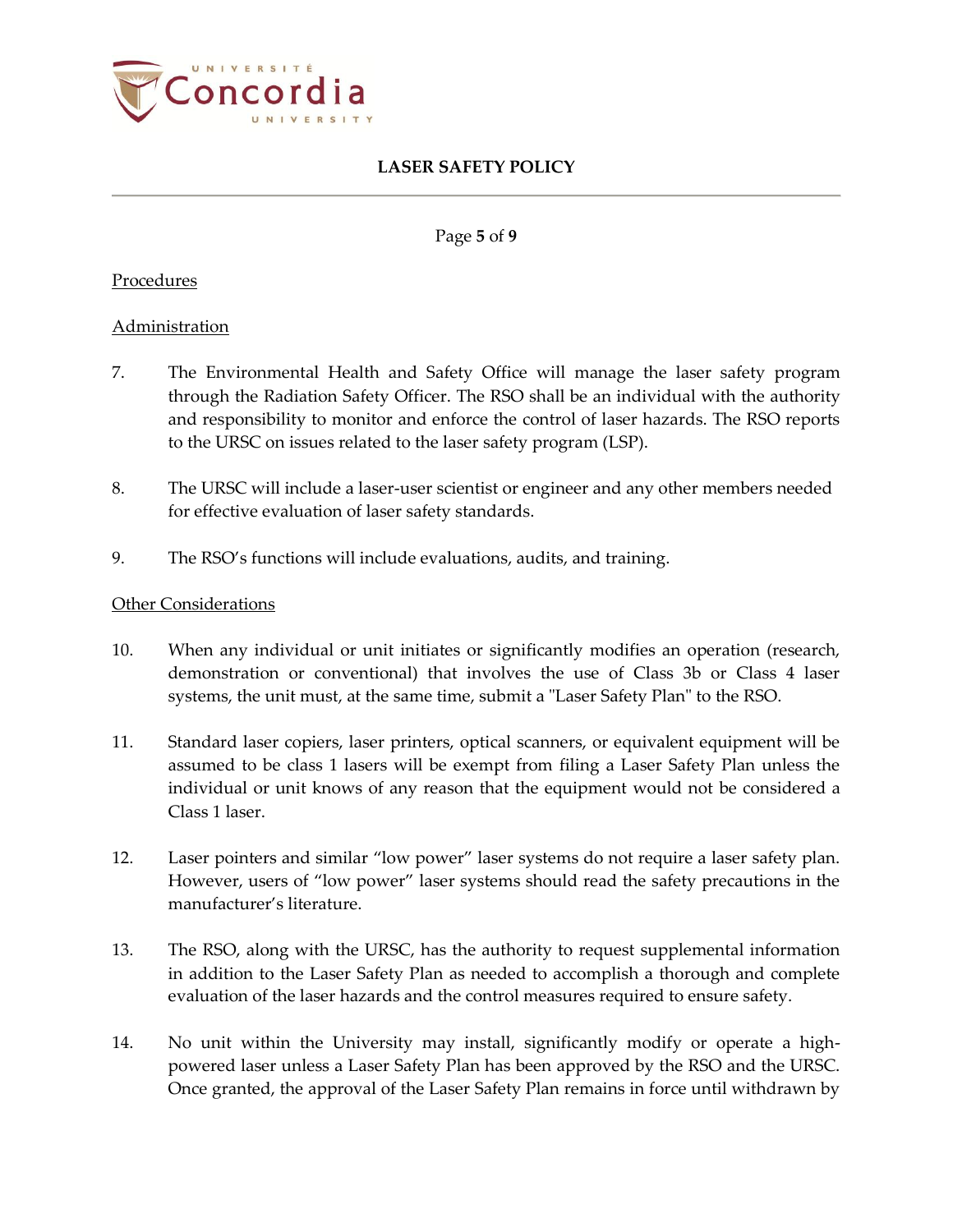

## Page **6** of **9**

request of the applicant or by notification by the RSO. The RSO has the authority to suspend, restrict, or terminate the operation of a laser if, at any time, he/she determines that the laser hazard controls are inadequate. Once approval of the laser registration form is obtained, the purchasing individual/unit is responsible for complying with the proper installation of the laser and maintenance of the required safety features. The RSO is available for consultation and assistance with these requirements.

#### Evaluation Procedures

- 15. Evaluation of a Laser Safety Plan and a laser acquisition is based on four primary considerations:
	- the laser classification;
	- the facility/environment where the laser will be used;
	- the personnel operating or otherwise within the vicinity of the laser
	- laser safety training.

## Audits and Inspection

16. Laser Safety Plans will be routinely evaluated and the facility inspected in accordance with this Policy. The frequency of the evaluation and inspections will vary depending on risks that are identified. As a minimum, all Laser Safety Plans will be evaluated annually. Evaluations will be performed by the RSO and presented to the URSC. Documentation of all inspection program reviews will be maintained by the RSO. A Laser Safety Annual Report will be presented to the CAHSC annually.

## **Training**

## Employee and Student Training

17. Training shall be provided to each employee and student routinely working directly or in proximity to lasers or laser systems. The level of training will vary with the degree of potential laser hazards, both from laser radiation and non-beam hazards. The training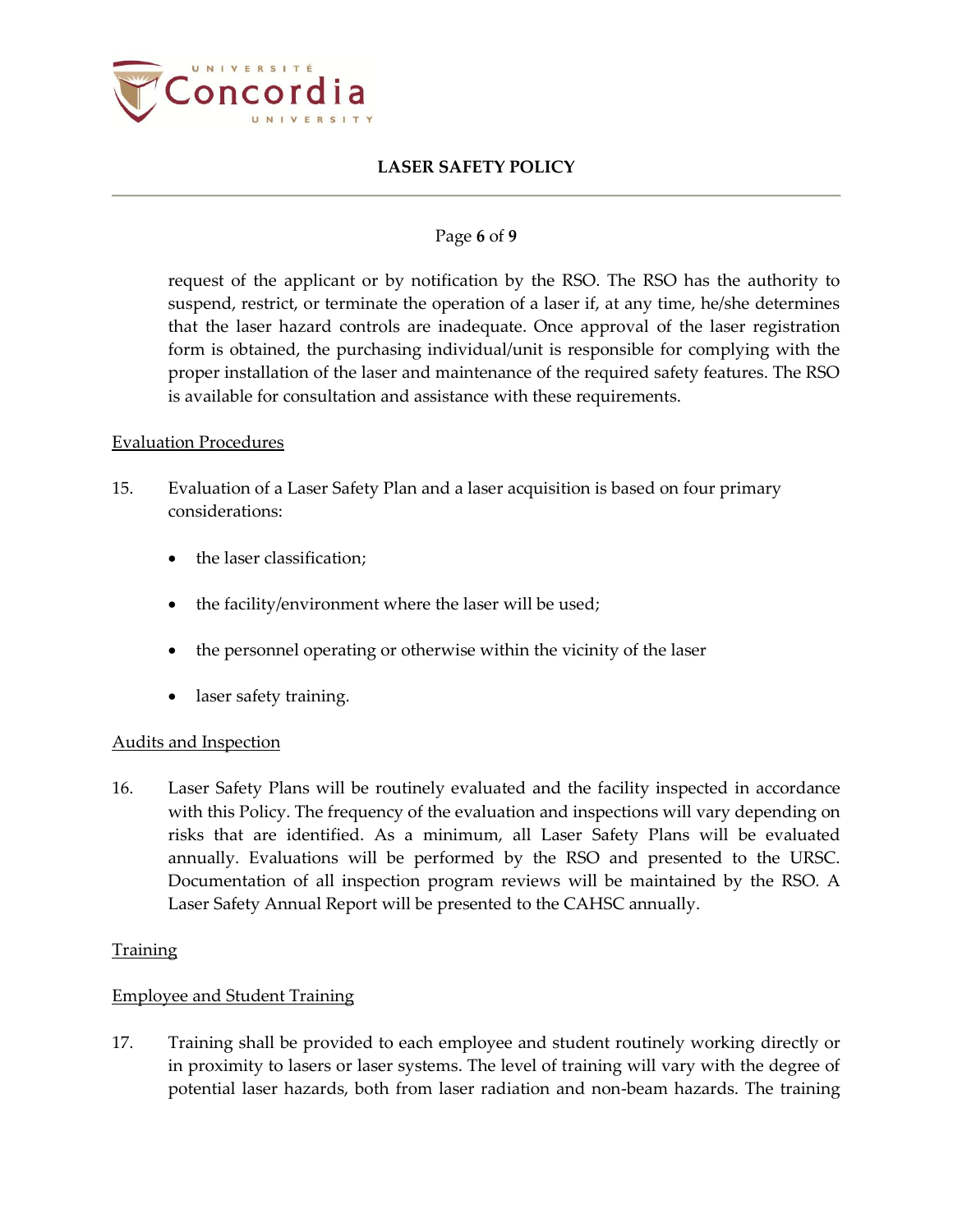

## Page **7** of **9**

program will follow the ANSI Z136.1 standard but not be limited to it. PIs are responsible for training all users under their supervision with respect to standard operating procedures SOPs.

- 18. The training program will be developed and yearly updated by the RSO and presented to the URSC for approval.
- 19. A refresher training should be considered depending on the frequency of working with lasers. Occasional work with lasers may be a stronger justification for a refresher training and/or more frequent training than working daily with lasers. Yearly refresher training sessions for the occasional users and every three years for the regular users will be required.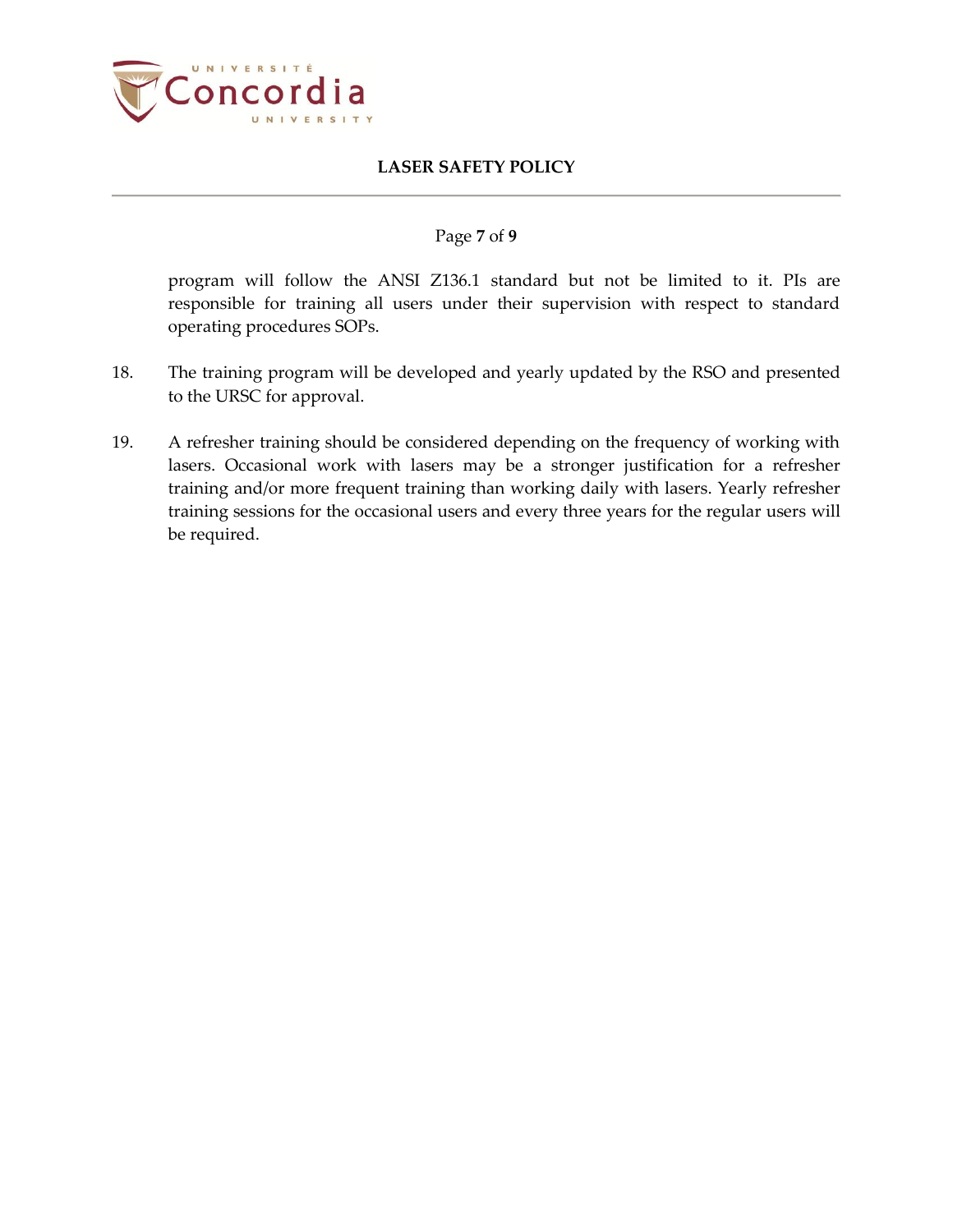

Page **8** of **9**

## APPENDIX

## Laser Classification

Class 1

- Do not emit harmful levels of radiation during normal operation.
- Also includes higher class lasers completely enclosed and interlocked to prevent beam access, allowing a Class 1 laser system designation; any time the higher class laser is accessible (e.g. during alignment or servicing), the higher laser class controls must be observed.
- Can be used without restriction in the manner intended by the manufacturer and without special operator training or qualification.

## Class 2

- Emit accessible laser light in the visible wavelength region.
- Capable of creating eye damage through chronic exposure.
- In general, the human eye will blink within 0.25 second when exposed to Class 2 laser light; this blink reflex provides adequate protection.
- Can be used without restriction in the manner intended by the manufacturer and without special operator training or qualification.

## Class 3a

- Normally not hazardous when viewed momentarily with the unaided eye, but may pose severe eye hazards when viewed through collecting optics (e.g., microscopes and binoculars).
- Power levels 1-5 milliwatt (mW).